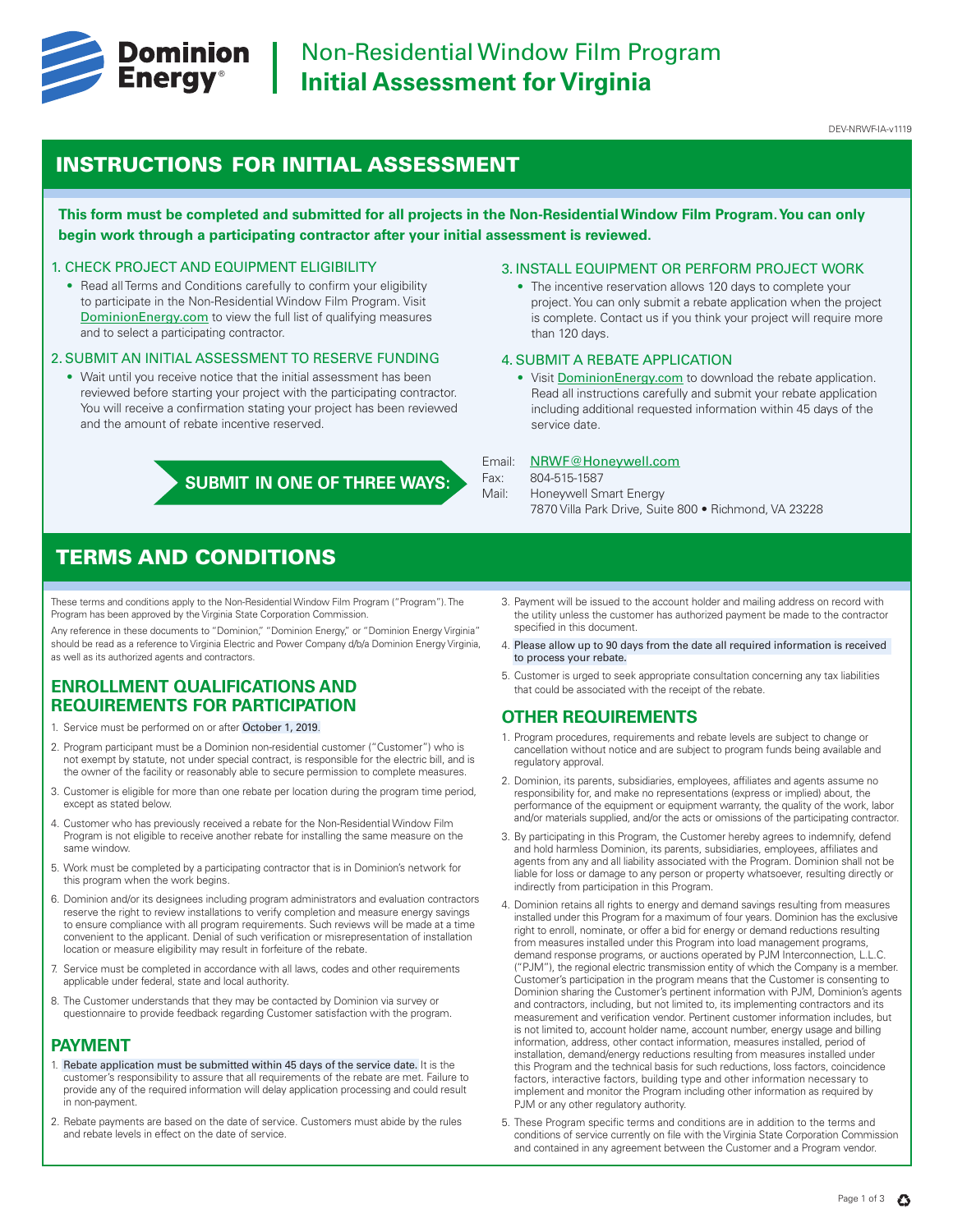

DEV-NRWF-IA-v1119

# Virginia Non-Residential Window Film Program INITIAL ASSESSMENT FOR VIRGINIA

|                                | <b>SUBMIT IN ONE OF THREE WAYS:</b>      | 1. Email: NRWF@Honeywell.com<br>2. Fax: 804-515-1587<br>3. Mail: Honeywell Smart Energy . 7870 Villa Park Drive, Suite 800 . Richmond, VA 23228                                                                                                                                |                                      |  |  |  |                                        |        |                                       |           |  |  |
|--------------------------------|------------------------------------------|--------------------------------------------------------------------------------------------------------------------------------------------------------------------------------------------------------------------------------------------------------------------------------|--------------------------------------|--|--|--|----------------------------------------|--------|---------------------------------------|-----------|--|--|
|                                | Service Name on Dominion Energy Account: |                                                                                                                                                                                                                                                                                |                                      |  |  |  | <b>Dominion Energy Account Number:</b> |        |                                       |           |  |  |
|                                | Service Address:                         |                                                                                                                                                                                                                                                                                |                                      |  |  |  |                                        |        |                                       |           |  |  |
| ၯ                              | City:                                    |                                                                                                                                                                                                                                                                                |                                      |  |  |  |                                        | State: |                                       | Zip Code: |  |  |
| DETAIL                         | Key Contact Name:                        |                                                                                                                                                                                                                                                                                |                                      |  |  |  |                                        |        |                                       |           |  |  |
| $\mathbb{E}$                   | Email Address:                           |                                                                                                                                                                                                                                                                                |                                      |  |  |  |                                        |        |                                       |           |  |  |
| MO                             | Phone Number:                            |                                                                                                                                                                                                                                                                                |                                      |  |  |  |                                        |        |                                       |           |  |  |
| ნ<br>თ<br>۔<br>ت               | lease this non-residential facility.     |                                                                                                                                                                                                                                                                                |                                      |  |  |  |                                        |        |                                       |           |  |  |
|                                |                                          | By signing this application, I agree to the above terms and conditions. I certify that I am the Dominion Energy Virginia customer and owner or lessee of the business described<br>above, and that I am authorized to take action on the Dominion Energy account listed above. |                                      |  |  |  |                                        |        |                                       |           |  |  |
|                                | <b>Customer Name (please print)</b>      |                                                                                                                                                                                                                                                                                | <b>Customer Signature</b>            |  |  |  |                                        | Date   |                                       |           |  |  |
| ၯ<br>$\overline{\overline{A}}$ | Company Name:                            |                                                                                                                                                                                                                                                                                |                                      |  |  |  |                                        |        |                                       |           |  |  |
| Б<br>О                         | Technician Name:                         |                                                                                                                                                                                                                                                                                | <b>Estimated Service Start Date:</b> |  |  |  |                                        |        |                                       |           |  |  |
|                                | <b>Company Street Address</b>            |                                                                                                                                                                                                                                                                                |                                      |  |  |  |                                        |        | Estimated Date of Service Completion: |           |  |  |
| CONTRACTOR                     | City:                                    |                                                                                                                                                                                                                                                                                |                                      |  |  |  |                                        | State: |                                       | Zip Code: |  |  |
|                                | Company Phone:                           | Email Address:                                                                                                                                                                                                                                                                 |                                      |  |  |  |                                        |        |                                       |           |  |  |